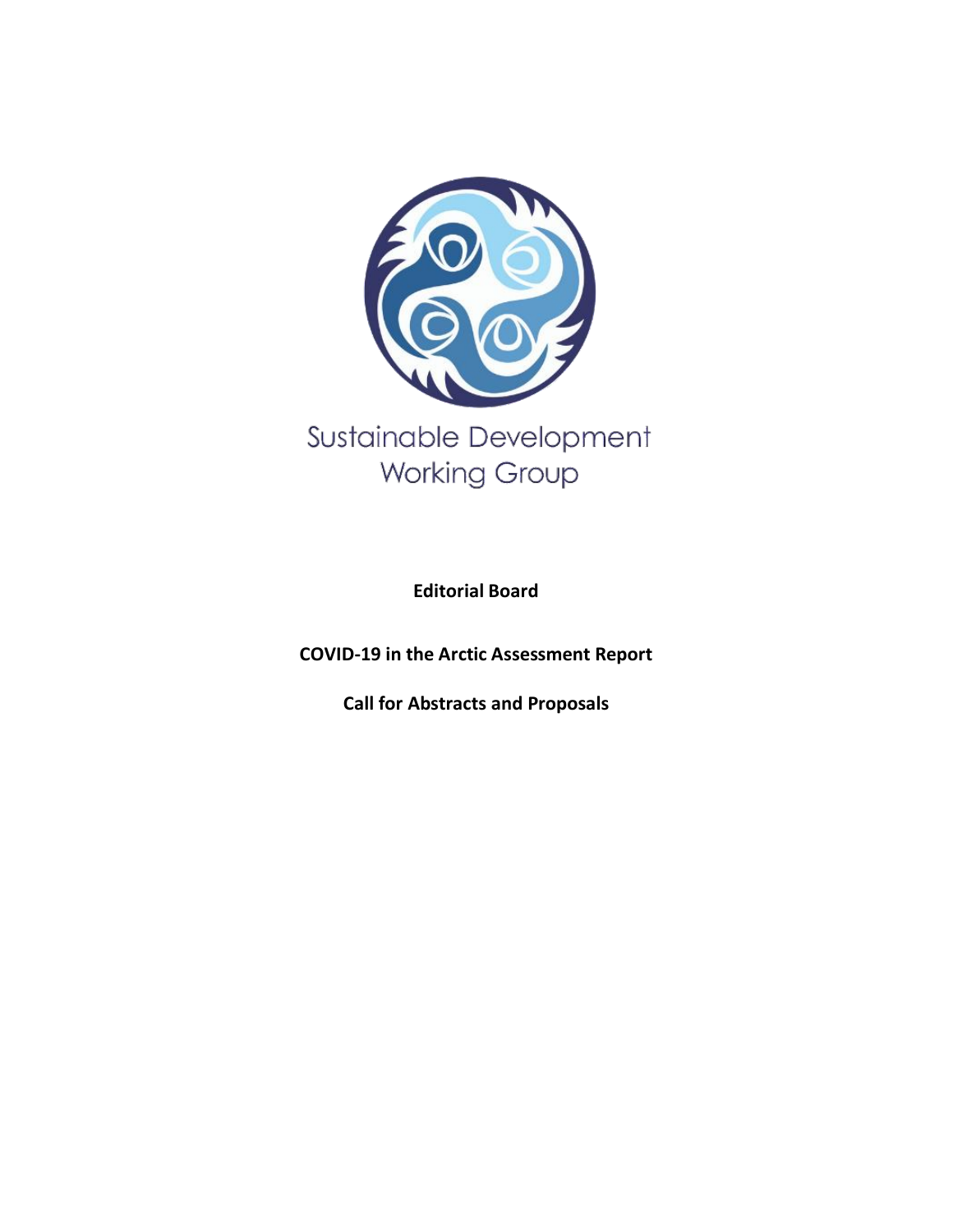#### Board Members:

Maksim Chaschin, AHHEG, Russia Anastasia Emelyanova, Finland Selma Ford, AHHEG, ICC Lassi Heininen, Arctic Yearbook Solveig Jore, Norway Christina Storm Mienna, AHHEG, Sweden Embla Eir Oddsóttir, SECEG, Iceland Andrey Petrov, IASSA Heather Exner-Pirot, Arctic Yearbook Norma Shorty, SECEG, AAC Jennifer Spence, SDWG Executive Secretary Eydís Kr Sveinbjarnardóttir, AHHEG, Iceland Julia Zvorykina, SECEG, Russia

### Proposed timeline:

- Call for abstracts and proposals (deadline): 1 April 2022 (300-400 words)
- Confirmation of accepted abstracts and proposals: 20 April 2022
- Draft papers (deadline): 1 August 2022 (5000-7000 words)
- Draft short case studies, commentaries, and stories (deadline): 1 November 2022 (750- 1500 words)
- Feedback on peer-reviewed drafts: 1 November 2022
- Final submissions (deadline): 15 December 2022
- Publication: Spring 2023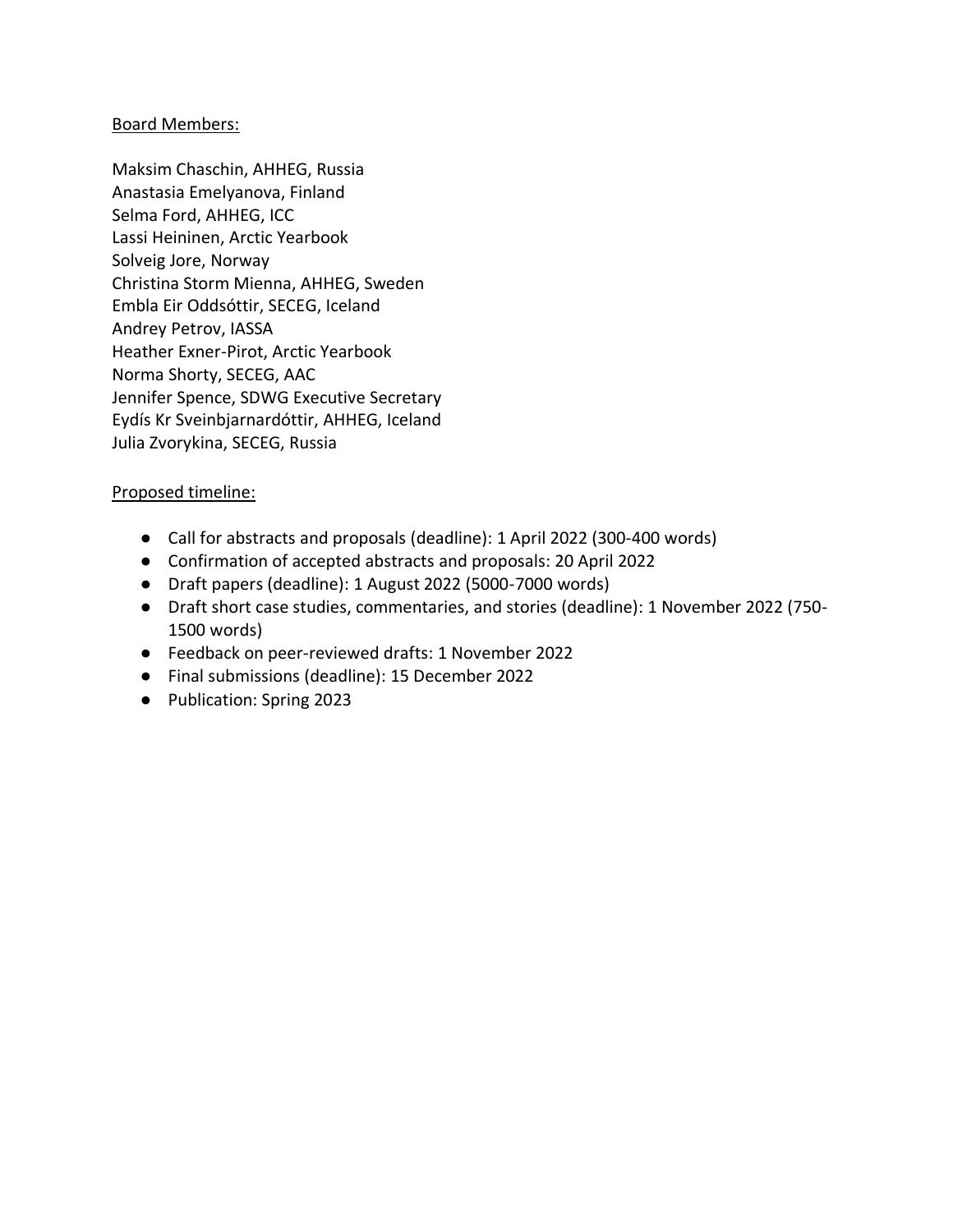# Call for Abstracts and Proposals

The Arctic Council's Sustainable Development Working Group (www.sdwg.org) welcomes abstracts for papers and proposals for other diverse contributions that will form part of *a COVID-19 in the Arctic Assessment Report* to be published by *[Arctic Yearbook](https://arcticyearbook.com/)* as a special issue that will:

- 1. Consider the unique conditions and characteristics of pandemic management in the Arctic,
- 2. Examine the impacts and lessons learned from the COVID-19 pandemic in the Arctic,
- 3. Share experiences and best practices from across the Arctic, emphasizing lessons learned at the community level,
- 4. Present research, including Indigenous and traditional knowledge transition, that supports future pandemic preparedness in the Arctic region, and
- 5. Provide policymakers with insights and advice that may inform pandemic management and improve resilience in the Arctic.

This report is a continuation of work conducted by the Arctic Council in 2020 that is compiled in the *[COVID-19 in the Arctic: A Briefing Document for Senior Arctic Officials](https://oaarchive.arctic-council.org/handle/11374/2473)* and it will address the themes outlined in that document. These themes include public health actions and activities across the circumpolar Arctic and the consequences of pandemic and public health responses, with an emphasis on Indigenous and community perspectives.

Papers (5000-7000 words) should address these themes and we also welcome proposals for short case studies, commentaries, stories, and other forms of artistic and cultural expression (750-1500 words) from experts and knowledge holders.

Abstracts and proposals (300-400 words) should be submitted via email to [Arctic.COVID.Report@sdwg.org](mailto:Arctic.COVID.Report@sdwg.org) by 1 April 2022. For more information about the submission process and the report's themes, visit *[insert link to webpage with more information]* or contact [Arctic.COVID.Report@sdwg.org.](mailto:Arctic.COVID.Report@sdwg.org) *[Arctic Yearbook](https://arcticyearbook.com/)* is an open access publication and content published through this special issue will be available to the public free of charge.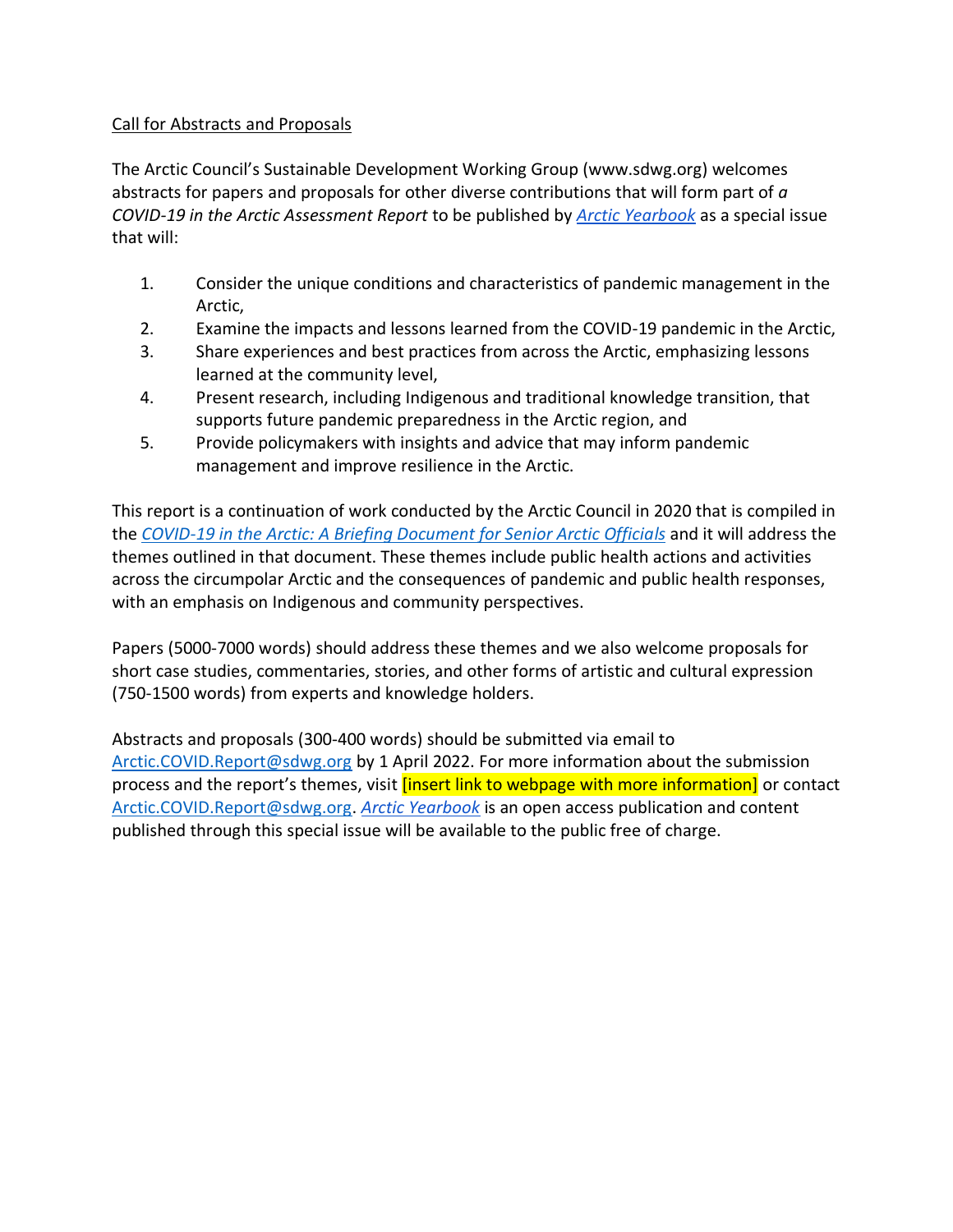## Instructions for Authors

In our effort to produce a timely synthesis of issues and themes related to COVID-19 in the Arctic, we are seeking papers and contributions that address one or more of the following themes introduced in the *[COVID-19 in the Arctic: A Briefing Document for Senior Arctic Officials](https://oaarchive.arctic-council.org/handle/11374/2473)*, which include:

## *Existing Public Health Actions and Activities Across the Circumpolar Arctic*

- Epidemiological data
- Infectious disease monitoring and assessment
- Patient care, including vaccination and testing
- Public health information sharing, awareness and education
- Gathering of relevant data across local, regional, and national scales
- Risk management and mitigation
- Community and culturally grounded responses

### *Consequences of Pandemic and Public Health Responses*

- Impacts on physical well-being and mental health
- Impacts on regional and local economies
- Impacts on social and cultural environments
- Impacts on vulnerable persons
- Impacts on knowledge production
- Community-level impacts
- Impacts on mobility
- Enabling public infrastructure

Exploring these themes and issues will help promote capacity building and resilience in Arctic communities and enhance preparedness in the face of future challenges. We are particularly interested in papers and contributions that consider the unique health and social needs of Arctic inhabitants, including the value and relevance of Indigenous traditional practices (social, cultural, and economic) and knowledge in connection with these themes.

Based on the findings and analyses presented, each paper should consider providing:

- Observations about existing knowledge gaps that require attention
- Potential areas for research collaboration
- Advice to policymakers

Authors are strongly encouraged to review and make linkages to *[COVID-19 in the Arctic: A](https://oaarchive.arctic-council.org/handle/11374/2473)  [Briefing Document for Senior Arctic Officials](https://oaarchive.arctic-council.org/handle/11374/2473)*, as appropriate. We also welcome proposals for